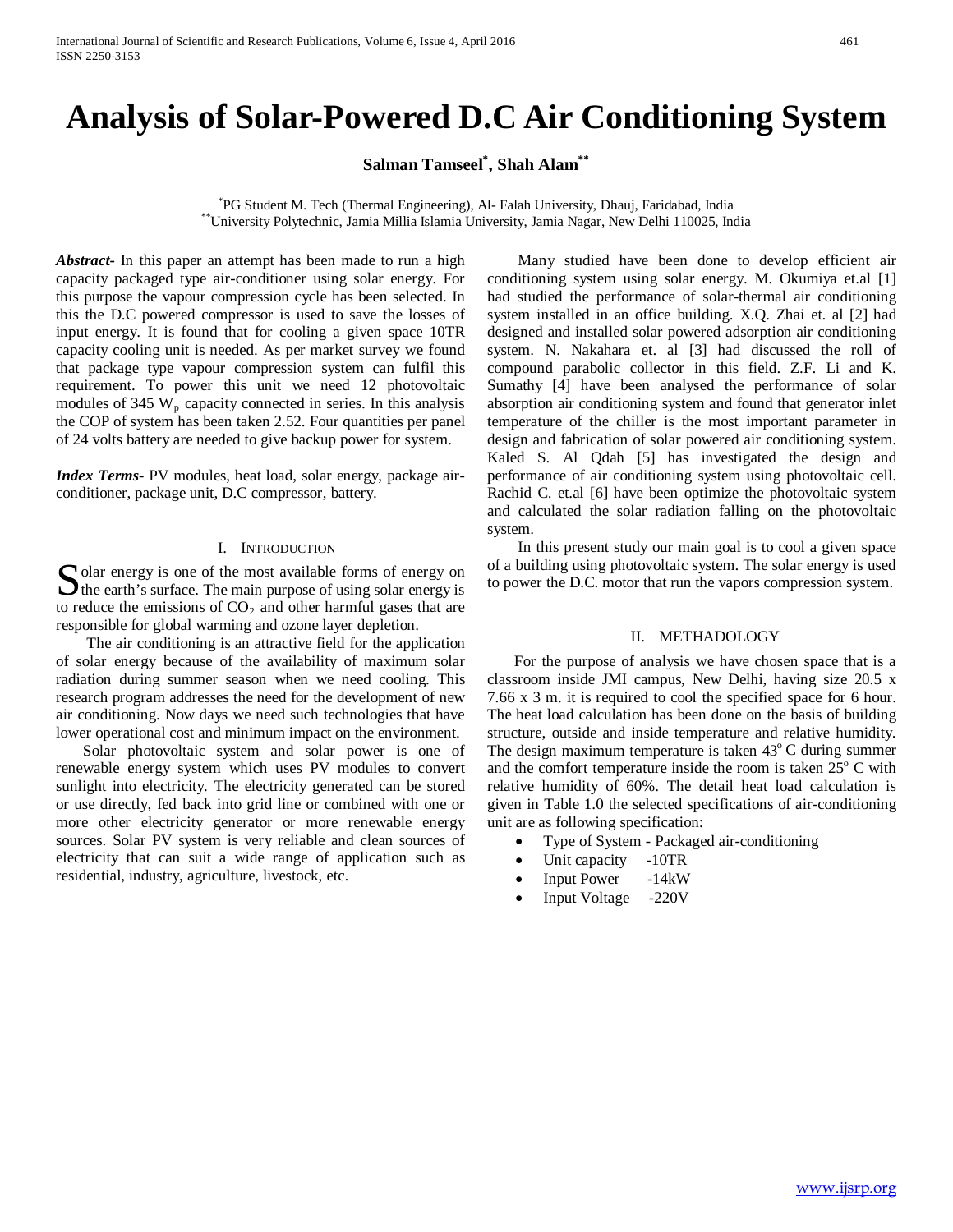|                        | <b>SOURCES</b>                                   |                      | <b>LOAD</b> (Watts)               |  |
|------------------------|--------------------------------------------------|----------------------|-----------------------------------|--|
|                        | Heat gain from walls, roof, floor, door & window |                      | 6560.45                           |  |
|                        | Solar heat gain through glass                    |                      | 756                               |  |
|                        | Heat gain from 60 person                         |                      | 4500                              |  |
|                        | Heat gain due to ventilation                     |                      | 6608                              |  |
|                        | Heat gain due to lighting                        |                      | 1680                              |  |
| Sensible Heat          | Heat gain due to fans                            |                      | 800                               |  |
|                        | Heat gain due to fresh air                       |                      | 2280                              |  |
|                        | TOTAL SENSIBLE HEAT GAIN                         |                      | $1.065 \times 23184.45 = 24.7$ kW |  |
|                        | Heat gain from 60 person                         | 3300                 |                                   |  |
| Latent Heat            | Heat gain due to ventilation                     |                      | 2700                              |  |
|                        | Heat gain due to fresh air                       |                      | 1176                              |  |
|                        | TOTAL LATENT HEAT GAIN                           |                      | $1.06x7176 = 7.6$ kW              |  |
| <b>TOTAL HEAT GAIN</b> |                                                  | $24.7+7.6 = 32.3$ kW |                                   |  |

# *2.1 Heat Load Calculation:* **Table 1.0**

 Considering Factor of safety 15%, the Grand Total Heat load become 10 TR**.**

# *2.2 Sizing of Photovoltaic panel:*

 A Voltage regulator is designed to automatically maintain a constant voltage level<br>Desired output

 $\text{COP}_{\text{cooling}} = \frac{\text{Desired output}}{\text{Input Power}}$ 

$$
W = \frac{25}{2.52} = 14 \text{ kW}
$$

 Where the acceptable COP system recommended should be 2.52.

So, we need 14000 W for 6 working hours per day Input Power x Working hours in day= Work hours per day  $14000\times6 = 84000$  W.hr/ day

Per day minimum hour sunlight is 6 hr/day work per day

Total load capactity = min sunlight/hday

 We need photovoltaic solar system with capacity 14kW. To fulfill the requirement of this load we need 12modules as given in Table 2.0.

## **Table 2.0**

| Total load<br>kW) | Energy<br>lost | P.V panel energy<br>needed | Panel<br>generation<br>factor | Total PV panel<br>capacity | Powered<br>'Wp) | No of PV<br>panel |
|-------------------|----------------|----------------------------|-------------------------------|----------------------------|-----------------|-------------------|
| 14                | $\sim$<br>ر    | 18200                      | 4.32                          | 4212.96                    | 345             | ⊥∠                |

So, this system is powered by least 12 modules of 345 Wp PV modules.

Battery loss  $80\% = 0.85$ Depth of Discharge  $= 0.6$ 

Nominal battery Voltage = 24V and 48 V.

| Table 3.0 |  |
|-----------|--|
|-----------|--|

| Total load<br>(kW) | Nominal<br>battery<br>Voltage $-I$<br>'V | Nominal<br>battery<br>Voltage-II<br>V | Dav<br>οf<br>Autonomy<br>(day) | Battery Capacity-I<br>(Ah) | Battery<br>Capacity-II<br>(Ah) |
|--------------------|------------------------------------------|---------------------------------------|--------------------------------|----------------------------|--------------------------------|
| 14                 | 48                                       | 24                                    |                                | 3431.373                   | 6862.745                       |